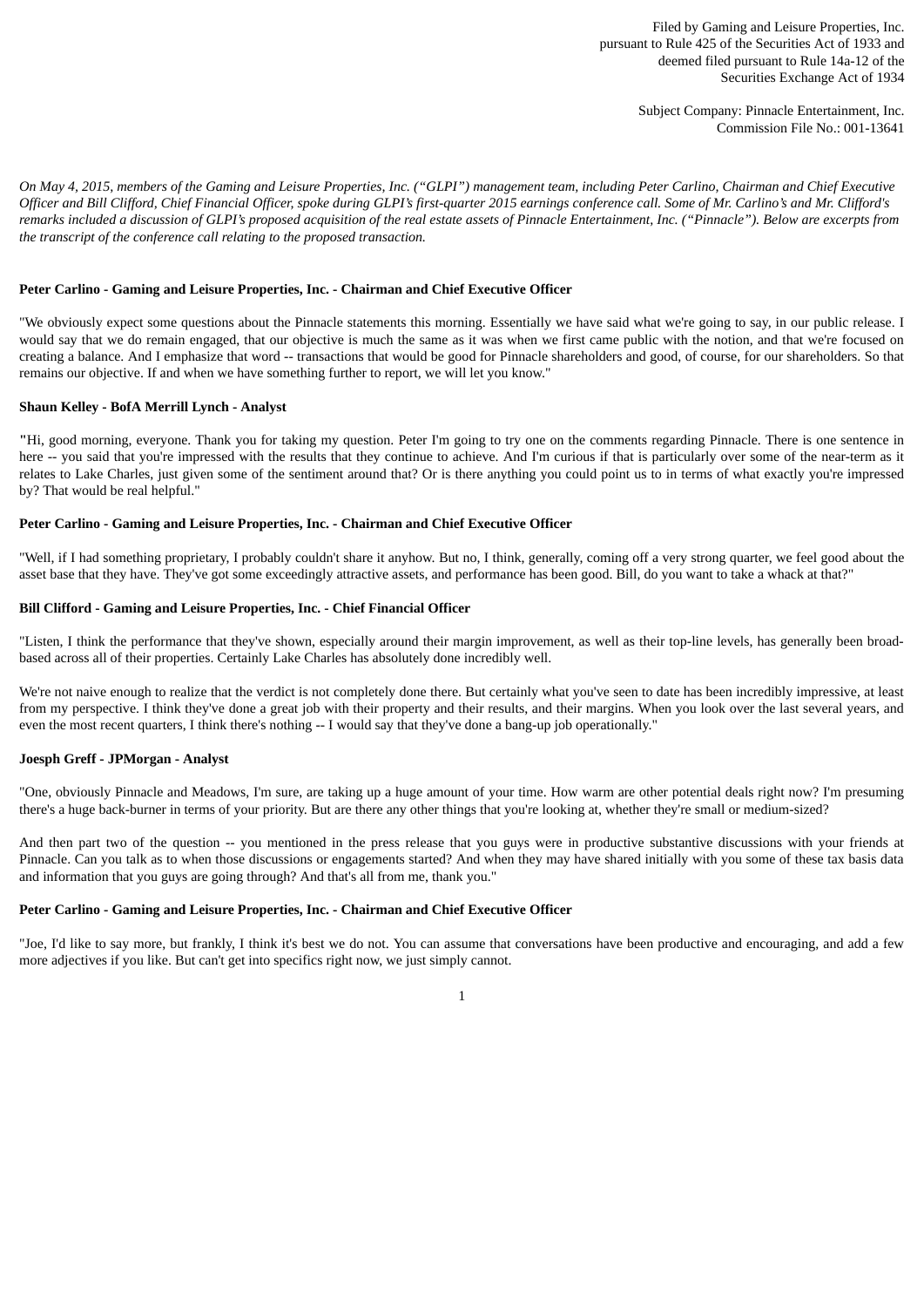And as to your question beyond that, as to what else is out there, how warm, hot, or whatever, I think I took a stab at answering that before. These are slowmoving kind of decisions. One plants a seed, has a conversation, and then stays at it over a period of time. But again, the frustration of these kind of calls - we remain engaged, focused, encouraged, and all that other kind of stuff. But that's about all we can say at the moment. If that day comes that we feel differently, we'll let you know.

I think over the years, we've established a pretty good -- I hope -- a reputation for straight talk. We really never want to disappoint the people who follow us, mislead in any way. So we're pretty careful about what we say. But even the framework, though, I've created pretty-well characterizes the way we feel about it."

# **Jame Kayler - BofA Merrill Lynch - Analyst**

"Just one debt question. When you're thinking about Pinnacle -- or any transaction, for that matter -- can you just tell us what your current view on the balance sheet is, what your leverage tolerance is? And importantly, how focused are you on ratings, one way or the other?"

### **Bill Clifford - Gaming and Leisure Properties, Inc. - Chief Financial Officer**

"Well, we're very highly focused on keeping our balance sheet in a very solid position. The goal that we set out for ourselves originally at 5.5 times, we acknowledge that we're a little above that, working our way back down. In whatever transaction we do, we would never take our leverage higher than six, for sure.

And I think, candidly, we would expect to have a road map that in short order -- and not that we have a lot of free cash flow in post transactions, because the fact that we're dividending out 80% of our free cash flow. But with the 20% remaining, we would expect to have a transaction that would get us back to the 5.5 within a year or two of the transaction."

### **Tayo Okusanya - Jefferies & Company - Analyst**

"Yes, good morning. I just want to go back to the world of acquisitions. If we could get just a little bit more detail around pricing in regards to what you are seeing in the market? And generally, what kind of prices, whether that's an EBITDA multiple or a cap rate, that transactions seem to be getting consummated at?"

### **Peter Carlino - Gaming and Leisure Properties, Inc. - Chairman and Chief Executive Officer**

"Well, there hasn't been a whole lot of consummation going on, (laughter) so I think we will have some effect on influencing how that happens. Bill, do you want to opine?"

# **Bill Clifford - Gaming and Leisure Properties, Inc. - Chief Financial Officer**

"Yes, I really can't. I hate to say this, but clearly, we started -- we initially had goals of 10. We've moved from that, obviously, even with previous public announcements. There's obviously, everybody -- I'm not insinuating that your question is trying to get to what we're paying for Pinnacle. But I don't know how I really answer that question, knowing what that answer is, and then think about how I answer your question, without getting awfully close to the same number. So I'm going to refrain from answering that question right now."

#### **Forward-Looking Statements**

This communication includes "forward-looking statements" within the meaning of Section 27A of the Securities Act and Section 21E of the Securities Exchange Act of 1934, as amended. These statements can be identified by the use of forward looking terminology such as "expects," "believes," "estimates," "intends," "may," "will," "should" or "anticipates" or the negative or other variation of these or similar words, or by discussions of future events, strategies or risks and uncertainties. Such forward looking statements are inherently subject to risks, uncertainties and assumptions about GLPI and its subsidiaries, including risks related to the following: the ability to receive, or delays in obtaining, the regulatory approvals required to own and/or operate its properties, or other delays or impediments to completing GLPI's planned acquisitions or projects (including successful resolution of outstanding litigation against the owners of the Meadows Racetrack & Casino); GLPI's ability to enter into definitive agreements with a third party operator for the Meadows Racetrack & Casino; the ultimate outcome of any potential transaction between GLPI and Pinnacle Entertainment, Inc. including the possibilities that GLPI will not pursue a transaction with Pinnacle and/or that Pinnacle will not engage in negotiations with respect to a transaction with GLPI; GLPI's ability to maintain its status as a REIT; the availability of and the ability to identify suitable and attractive acquisition and